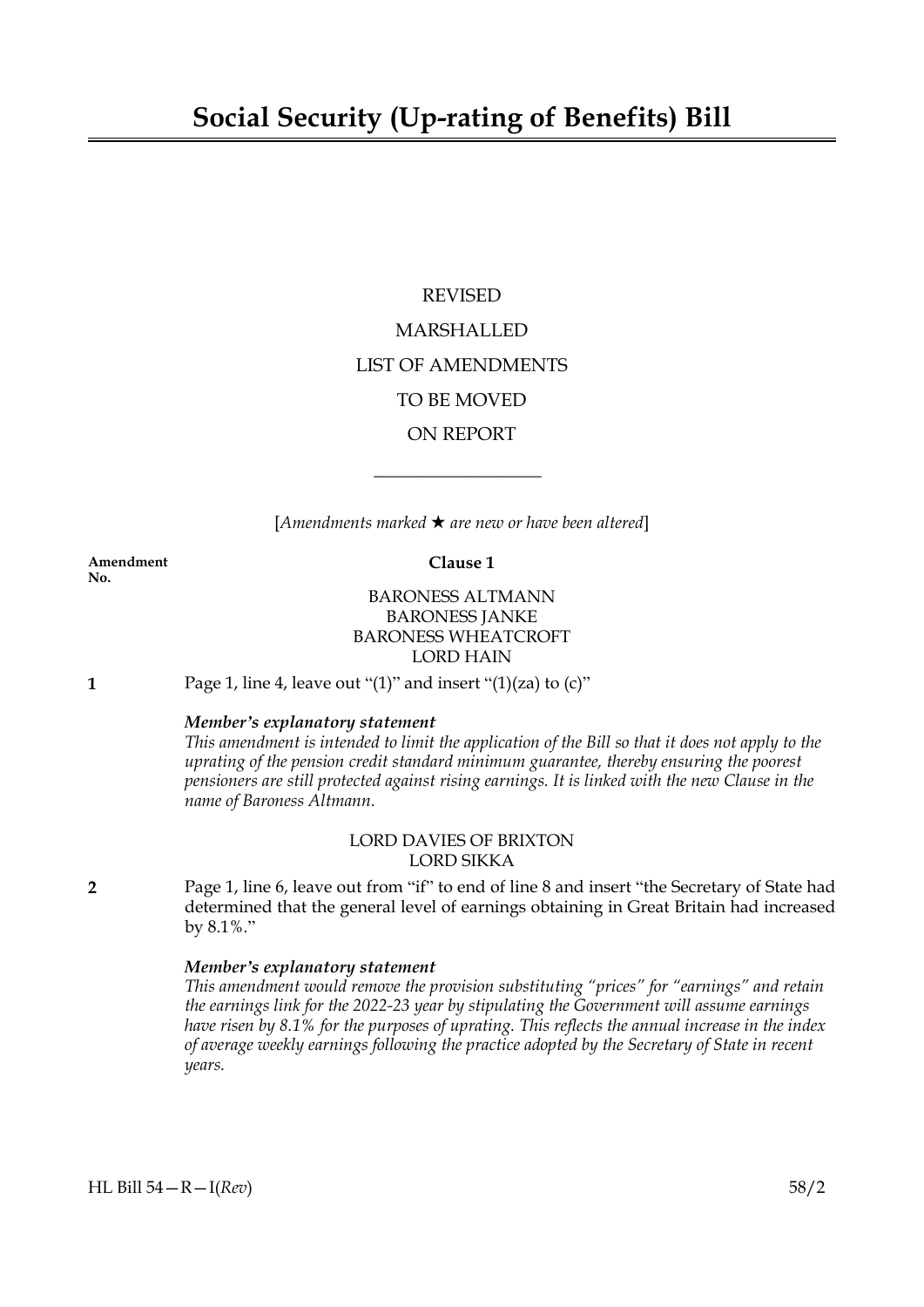# BARONESS ALTMANN BARONESS JANKE BARONESS WHEATCROFT LORD HAIN

**3** Page 1, line 7, leave out from the first "of" to end of line 8 and insert "earnings obtaining in Great Britain, as adjusted to take account of the exceptional impact of the COVID-19 pandemic on the level of earnings."

#### *Member's explanatory statement*

*This amendment is intended to maintain the link between pension uprating and earnings but requires the Secretary of State to make adjustments that are considered appropriate for distortions in the traditional ONS Average Weekly Earnings figures, which were caused by the exceptional pandemic effects and Government measures on the labour market.*

**4** Page 1, line 11, leave out paragraphs (a) to (e) and insert "in subsection (2), at the end there were inserted "in the light of reasonable adjustments to take account of the impact of the COVID-19 pandemic based on the Office for National Statistics reported earnings figure.""

# *Member's explanatory statement*

*This amendment is consequential to the amendment at page 1, line 7.*

BARONESS SHERLOCK BARONESS JANKE BARONESS ALTMANN BARONESS BOYCOTT

**5** Page 2, line 11, at end insert—

- "(3) Within six months of the passing of this Act, the Secretary of State must publish a review of the impact of this Act on pensioner poverty.
- (4) The review must examine, but is not limited to, the impact of this Act on women.
- (5) This review must be laid before both Houses of Parliament, and a Minister of the Crown must arrange to make a statement."

#### LORD SIKKA BARONESS BENNETT OF MANOR CASTLE LORD DAVIES OF BRIXTON

**6** Leave out Clause 1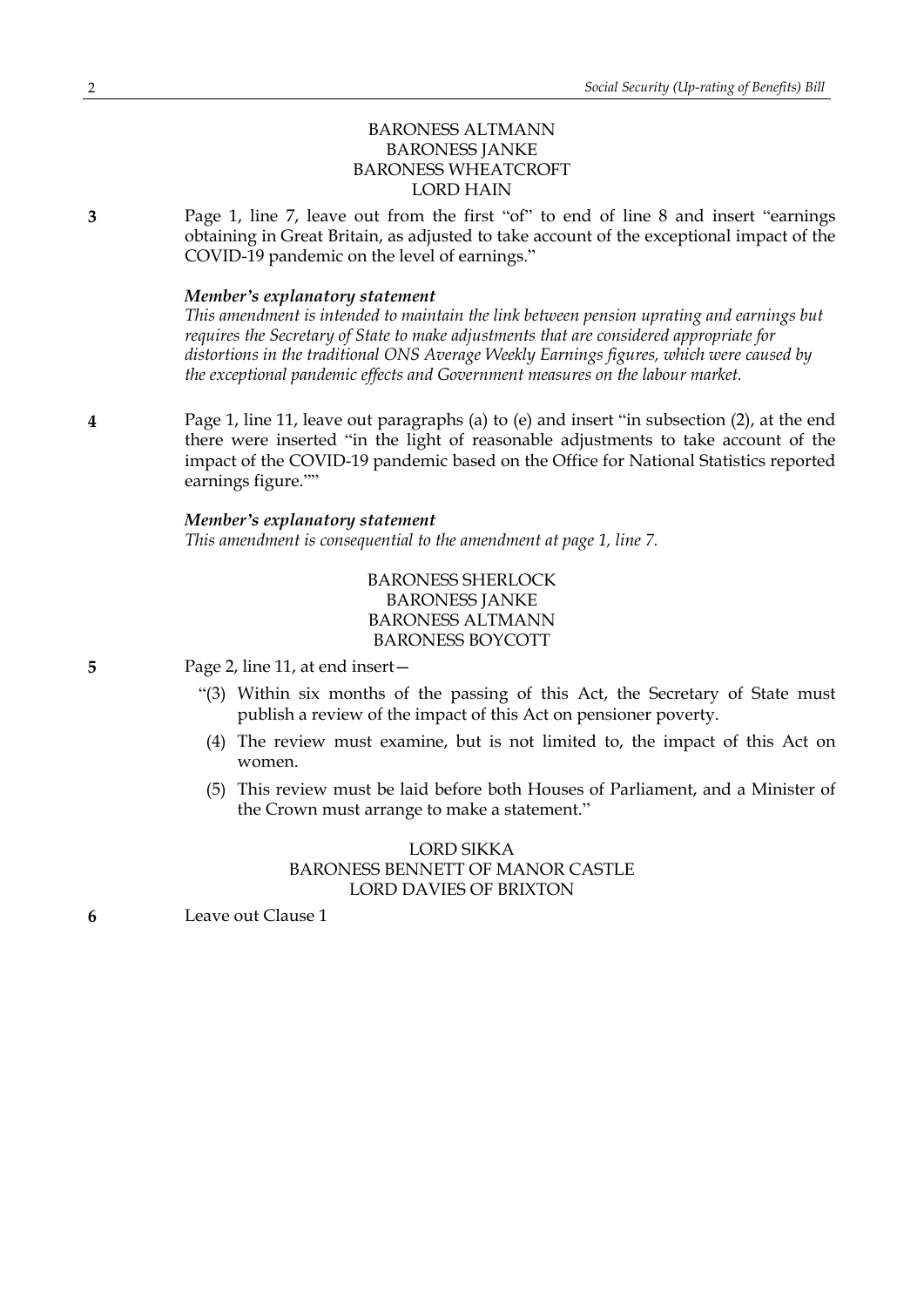#### **After Clause 1**

# BARONESS ALTMANN BARONESS JANKE BARONESS WHEATCROFT LORD HAIN

 $7\star$  Insert the following new Clause  $-$ 

**"Up-rating of the standard minimum guarantee following review in tax year 2021- 22**

- (1) This section modifies section 150A of the Social Security Administration Act 1992 (annual up-rating of basic pension etc and standard minimum guarantee) in relation to the benefit mentioned in subsection (1)(d) of that section.
- (2) In relation to the tax year ending with 5 April 2022, the amounts referred to in subsection (1)(d) of section 150A of the Social Security Administration Act 1992 are to be reviewed as if that subsection required a review by reference to the general level of earnings, as adjusted to take account of the impact of the COVID-19 pandemic on the level of earnings, including the financial measures implemented by the Government in response to it.
- (3) In relation to the tax year ending with 5 April 2022, the other provisions of section 150A of that Act are to have effect as if, in subsection (2), at the end there were inserted "in the light of reasonable adjustments to take account of the impact of the COVID-19 pandemic based on the Office for National Statistics reported earnings figure"."

#### *Member's explanatory statement*

This amendment is intended to limit the application of the Bill so that it does not apply to the *uprating of the pension credit standard minimum guarantee, thereby ensuring the poorest pensioners are still protected against rising earnings.*

#### **Clause 2**

#### LORD SIKKA BARONESS BENNETT OF MANOR CASTLE LORD DAVIES OF BRIXTON

**8** Page 2, line 14, leave out subsection (2) and insert—

- "(2) Section 1 of this Act comes into force on such day as the Secretary of State may appoint by regulations.
- (2A) Regulations under subsection (2) may not be made until the Secretary of State has laid a report before Parliament setting out how the National Insurance Fund would be affected if such regulations—
	- (a) were made, and
	- (b) were not made.
- (2B) Section 2 of this Act comes into force on the day on which this Act is passed."